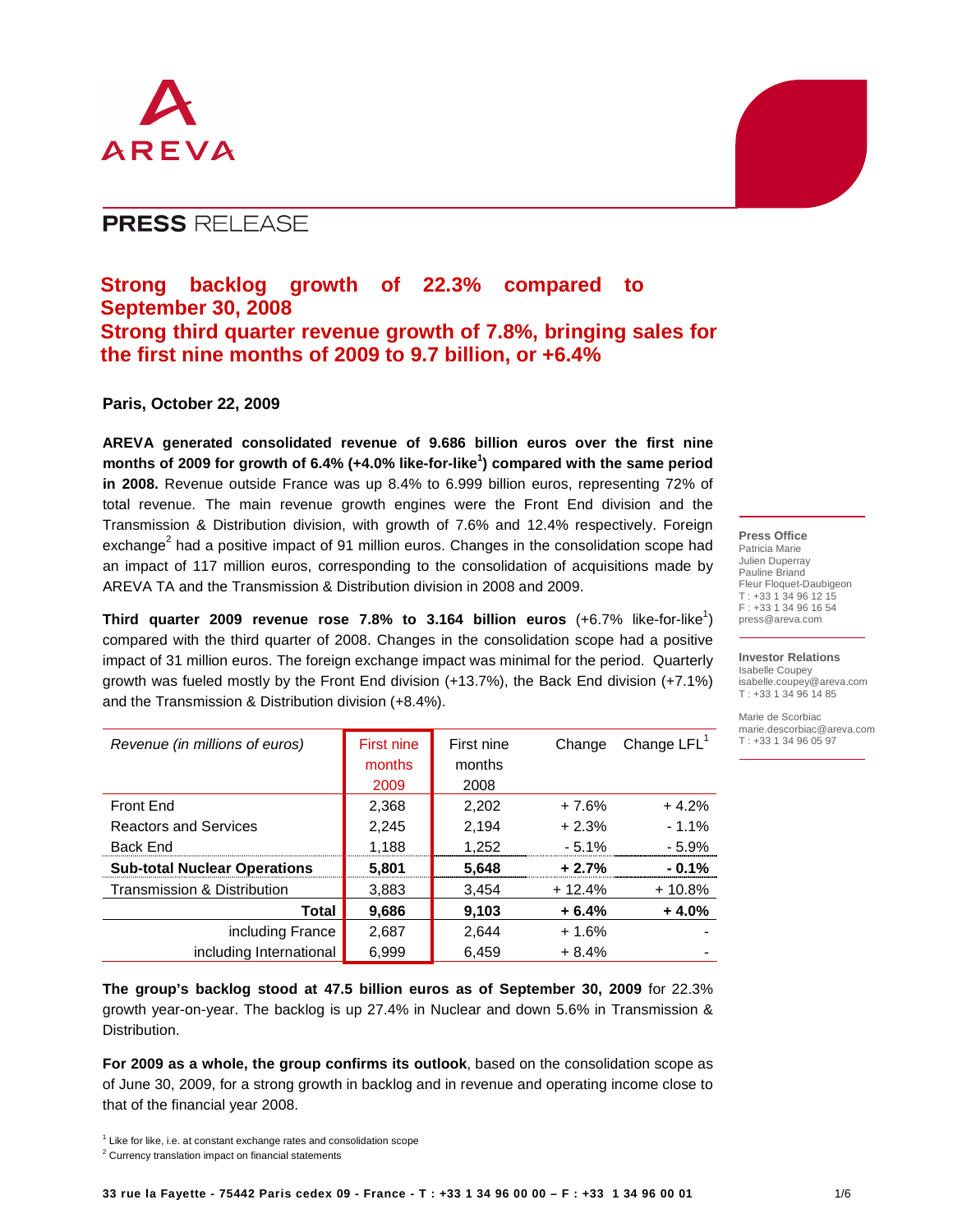

## **I. Revenue growth by division**

### **Front End division**

Revenue for the Front End division rose 7.6% (+4.2% LFL<sup>1</sup>) to 2.368 billion euros over the first nine months of 2009. Foreign exchange had a positive impact of 71 million euros.

- Mining: sales were up with the average uranium sales price improving over the period on a positive contract mix.
- Enrichment: revenue growth was fueled by rising volumes and positive export prices.
- Fuel: the volumes sold were down slightly compared with the strong performance in the first nine months of 2008, particularly in Germany.

#### **Reactors and Services division**

Revenue for the Reactors and Services division for the first nine months of 2009 was up by 2.3% (-1.1%  $LFL<sup>1</sup>$ ) to 2.245 billion euros. Foreign exchange and changes in the consolidation scope both had a positive impact of 46 million and 30 million euros respectively.

- Growth in the Plants business unit was driven by solid installed base business, particularly in the studies and development of instrumentation and control systems. The contribution to revenue of major plant projects was globally stable compared with the first nine months of 2008.
- In Nuclear Services, outage campaigns in the United States started later than in 2008, with a continued negative impact on third quarter sales. Catch-up is anticipated in the fall campaigns, with a positive impact on fourth quarter 2009 revenue.

### **Back End division**

Revenue for the Back End division for the first nine months of the year was down by 5.1% (-5.9% LFL<sup>1</sup>) to 1.188 billion euros. This change reflects the drop in Recycling sales in particular in the first half of the year, offset in part by third quarter sales growth. This is attributable to a different production schedule than in 2008.

#### **Transmission & Distribution division**

- In a decreasing market compared to the same period in 2008, revenue for the Transmission & Distribution division for the first nine months of 2009 was up by 12.4% (+10.8% LFL<sup>1</sup>) to 3.883 billion euros. Foreign exchange had a negative impact of 36 million euros over the period, which was largely offset by the impact of changes in consolidation scope of + 88 million euros. Revenue growth is mostly attributable to the Near East, the Middle East and North America.
- New orders for the first nine months of the year were down 13.6% to 3.915 billion euros (-14.6% LFL<sup>1</sup>). This change is the result of two opposing trends: the business slowdown in Eastern Europe, the Near East and the Middle East, partially offset by growth in new orders in China, Asia-Pacific and South America. The division won several new contracts in the third quarter, in particular with Eclipse Energy in the United Kingdom to supply offshore substation equipment to connect wind farms to the national grid, and with Saudi power company SEC to build the new gas-insulated substation to power the Dammam industrial complex in the eastern part of the country.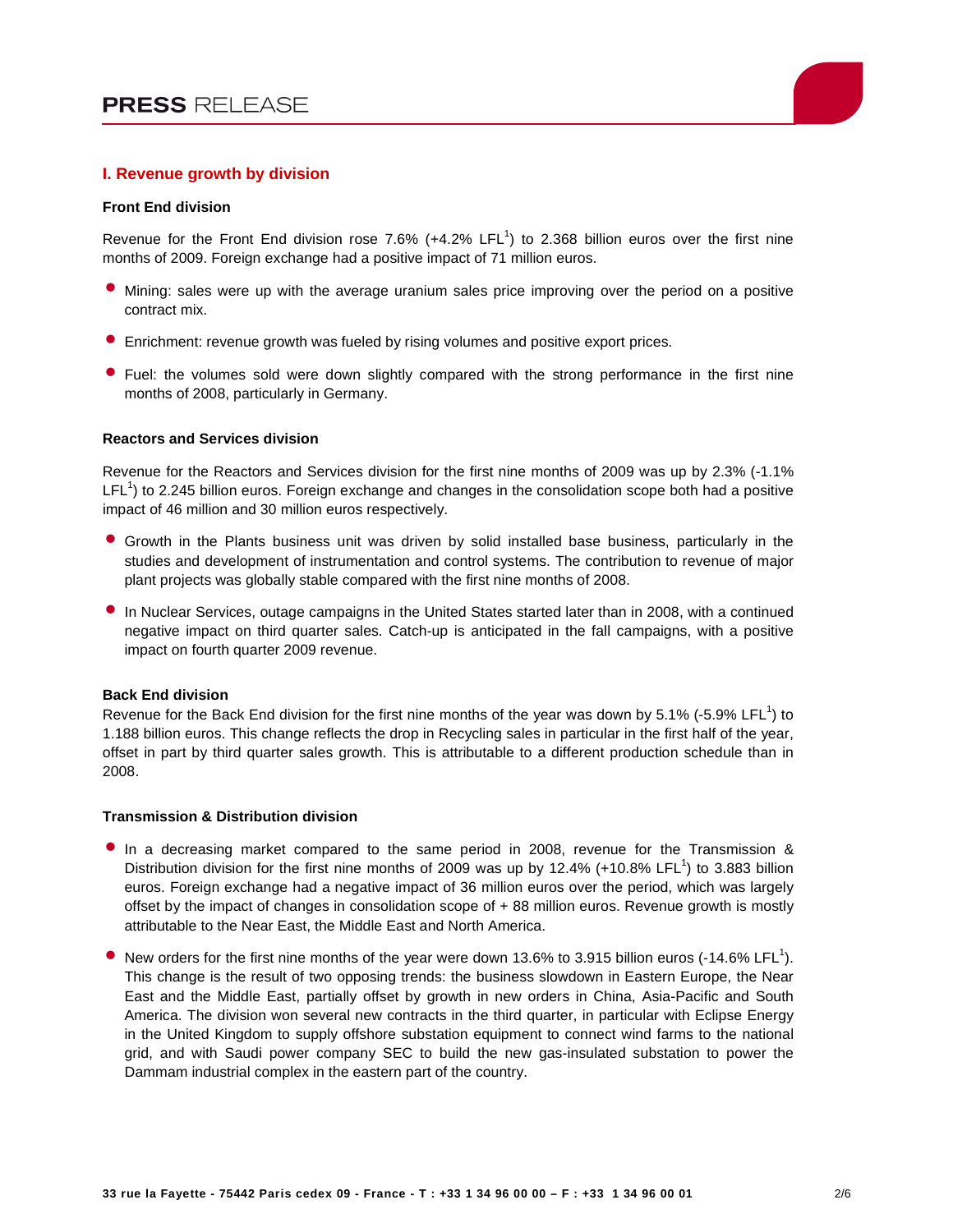

# **II. Detailed information on the group's financial position and performance**

- Key factors with a significant impact on the group's operating performance in the third quarter of 2009 were as follows:
	- At the OL3 site in Finland, where the reactor building dome was installed on September 6, construction has entered the final phases, with the completion of civil works. Manufacturing of the primary loop components continues according to schedule. Within the framework of the contract, AREVA submitted operating procedures for the final phases of construction to its customer TVO, in accordance with standards of international industry practices. TVO must now approve them before beginning piping and commissioning activities. The AREVA-SIEMENS Consortium reminds that maintaining the planned schedule implies full cooperation of all parties. Otherwise, it could not be held responsible for potential delays.
	- The Transmission & Distribution market was down in the third quarter of 2009 in relation to the third quarter of 2008. Price pressures continued in India, China and the Middle East. Also, customer decisions expected on major projects were postponed to the fourth quarter.
- Third quarter 2009 events with an impact on the group's financial position are as follows:
	- Implementation of the financial and strategic plan announced June 30, 2009 is progressing: AREVA has chosen three potential bidders for the second phase of the sale of its T&D business. AREVA has also completed the sale of its stake in GDF-SUEZ. In addition, discussions were begun with strategic partners who may become AREVA shareholders, primarily through an increase in capital.
	- AREVA's long-term debt was rated "A with stable outlook" by Standard & Poor's, which also confirmed its A1 rating for short-term debt.
	- On September 11, 2009, AREVA launched its first bond issue for a total of 2.25 billion euros, including a 7-year tranche for 1.25 billion euros maturing in September 2016 (annual coupon: 3.875%) and a 15-year tranche for 1 billion euros maturing in September 2024 (annual coupon: 4.875%). The bond issue has significantly lengthened the average maturity of the group's debt, which is now consistent with AREVA's development plan.
	- AREVA's teams are implementing the 600-million euro cost reduction program announced when the group published its financial results for 2008. As of the end of September, 96% of the purchasing performance targets identified had already been reached.
	- Actions to reduce the working capital requirement are ongoing, with particular emphasis on inventory reduction in the Front End division, accounts receivable reduction in the Transmission & Distribution division, and cash flow optimization for projects.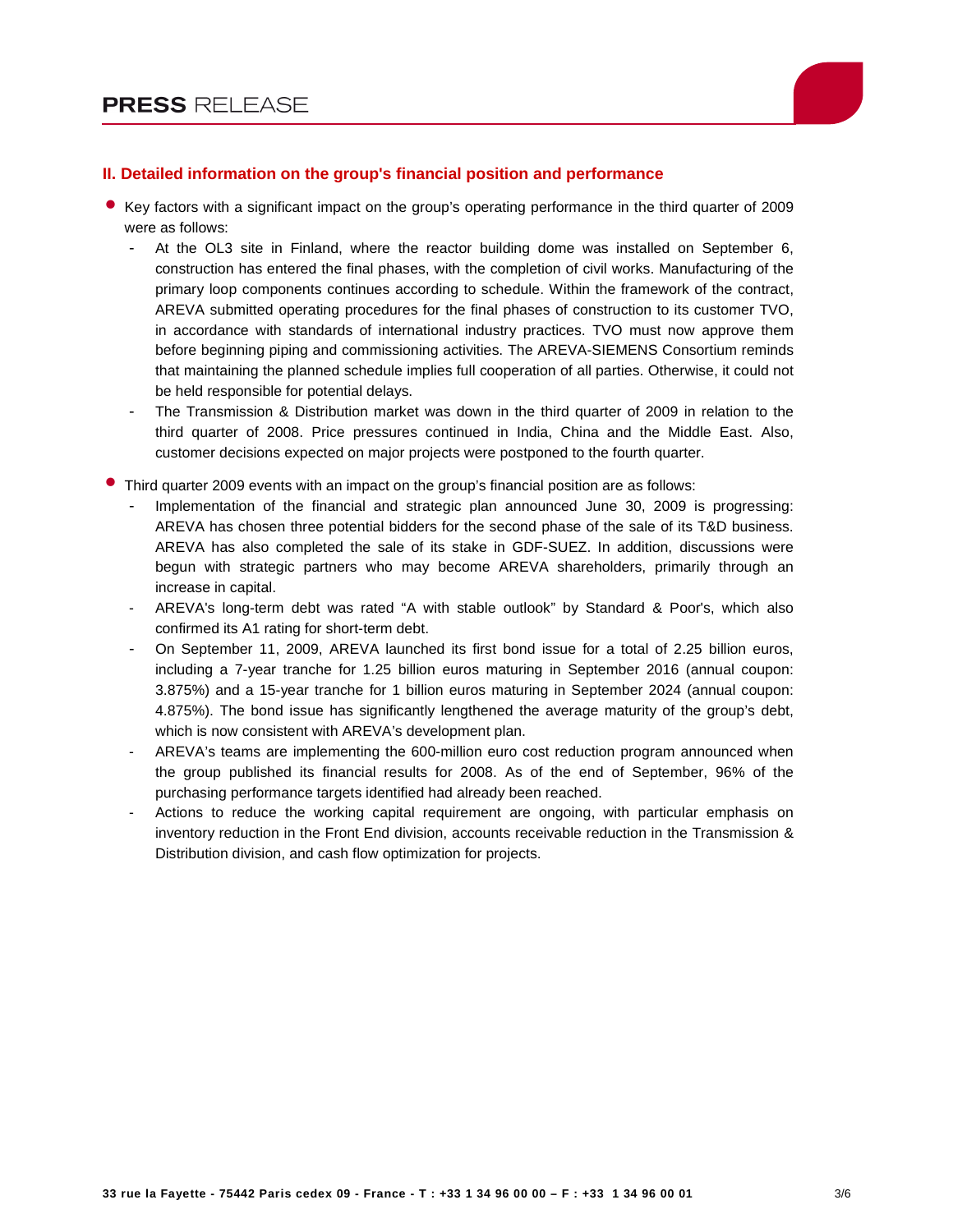

## **III. Important operations and events during the period**

- Several significant events occurred during the quarter in terms of business strategy and industrial operations:
	- AREVA began the last phase of plant-wide testing at the new Georges Besse II gas centrifuge enrichment plant. The testing will be completed in November 2009. The group confirms its objective for full production capacity by 2016.
	- AREVA subsidiary Cezus (Compagnie Européenne du Zirconium) acquired a 33.3% interest in Zirco Products, the leading Japanese manufacturer of zirconium tubes for nuclear fuel.
	- AREVA announced the combination of its US fuel fabrication operations, to be located at its Richland site in Washington State. Fuel production from the Lynchburg, Virginia site will be transferred gradually to the Richland site starting in the spring of 2010.
	- AREVA submitted a bid to Indian utility NPCIL in July following the February 2009 signature of a memorandum of understanding covering the construction of two to six EPR™ reactors in India and fuel supply for the life of the reactors.
	- In nuclear equipment, AREVA signed an agreement with Bharat Forge that defines the main terms of a joint venture to manufacture forgings in India.
	- AREVA finalized the terms of an umbrella agreement with the Indian engineering firm Tata Consulting Engineers (TCE), a subsidiary of the Tata Sons group, for the supply of engineering services.
	- AREVA entered into a strategic partnership with Astonfield Renewables Resources for the construction of biomass power plants with a total generating capacity of 100 MW in India. The total investment is nearly 100 million euros. The first power plant will be built in Western Bengal, with construction scheduled to begin in the fourth quarter of 2009.
	- AREVA signed an agreement to acquire PN Rotor GmbH, a German manufacturer of high tech blades for offshore wind turbines.
- In the commercial arena, AREVA signed several major contracts in the third quarter of 2009, including:
	- A six-year contract with Central Nuclear de Trillo to supply about 240 fuel assemblies and related services to the CNT 1 reactor near Guadalajara, Spain. The first assemblies will be delivered in 2010.
	- A contract to supply 40 MOX fuel assemblies to unit 2 of the Shimane nuclear power plant operated by Chugoku EPCo of Japan.

#### **Upcoming events and publications**

January 28, 2010 - 17:45 CET: Press release – 2009 revenue

March 4, 2010 - 17:45 CET: Press release and conference – 2009 results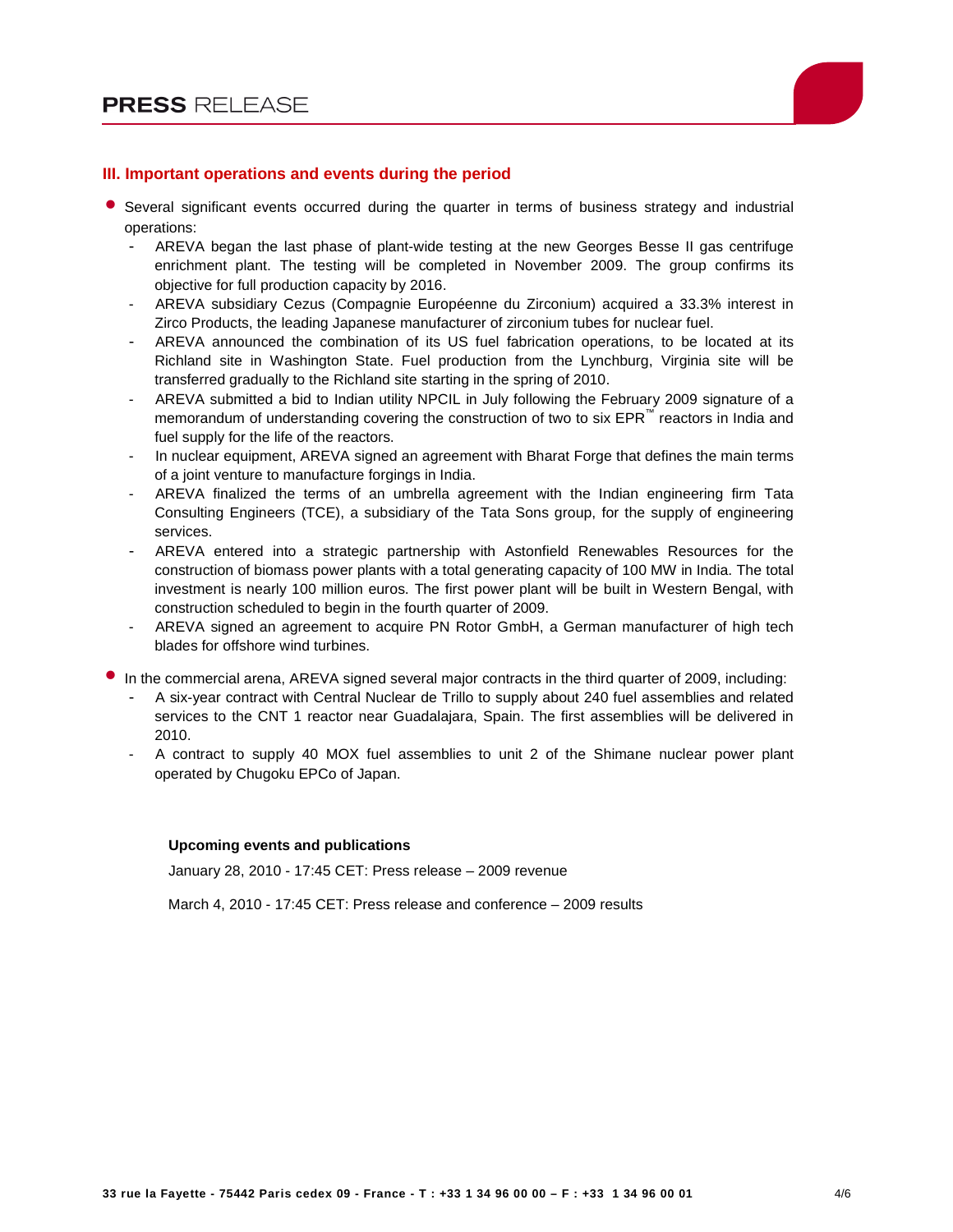# **PRESS RELEASE**

| In millions of euros                               | 2009           | 2008         | 2009/2008 change<br>in % | 2009/2008 change<br>in % like-for-like |  |  |  |  |
|----------------------------------------------------|----------------|--------------|--------------------------|----------------------------------------|--|--|--|--|
| 1st quarter                                        |                |              |                          |                                        |  |  |  |  |
| Front End                                          | 674            | 679          | $-0.7%$                  | $-6.3%$                                |  |  |  |  |
| <b>Reactors and Services</b>                       | 727            | 665          | $+9.2%$                  | $+2.6%$                                |  |  |  |  |
| Back End                                           | 416            | 403          | $+3.3%$                  | $+2.0%$                                |  |  |  |  |
| <b>Sub-total Nuclear</b>                           | 1,817          | 1,747        | $+4.0%$                  | $-1.1%$                                |  |  |  |  |
| Transmission & Distribution                        | 1,186          | 1,022        | $+16.1%$                 | $+12.4%$                               |  |  |  |  |
| Corporate and other                                | $\mathbf 0$    | 0            |                          |                                        |  |  |  |  |
| Total                                              | 3,003          | 2,769        | $+8.5%$                  | + 3.9%                                 |  |  |  |  |
| 2 <sup>nd</sup> quarter                            |                |              |                          |                                        |  |  |  |  |
| <b>Front End</b>                                   | 882            | 809          | $+9.0%$                  | $+6.6%$                                |  |  |  |  |
| <b>Reactors and Services</b>                       | 780            | 801          | $-2.6%$                  | $-5.7%$                                |  |  |  |  |
| <b>Back End</b>                                    | 427            | 527          | $-19.0%$                 | $-19.5%$                               |  |  |  |  |
| <b>Sub-total Nuclear</b>                           | 2,089          | 2,137        | $-2.2%$                  | $-4.4%$                                |  |  |  |  |
| Transmission & Distribution                        | 1,428          | 1,262        | $+13.1%$                 | $+12.5%$                               |  |  |  |  |
| Corporate and other                                | 2              | 1            |                          |                                        |  |  |  |  |
| <b>Total</b>                                       | 3,519          | 3,400        | $+3.5%$                  | $+1.9%$                                |  |  |  |  |
| $1st$ half                                         |                |              |                          |                                        |  |  |  |  |
| Front End                                          | 1,556          | 1,488        | $+4.6%$                  | $+0.6%$                                |  |  |  |  |
| <b>Reactors and Services</b>                       | 1,506          | 1,466        | $+2.8%$                  | $-1.9%$                                |  |  |  |  |
| <b>Back End</b>                                    | 843            | 930          | $-9.3%$                  | $-10.1%$                               |  |  |  |  |
| <b>Sub-total Nuclear</b>                           | 3,906          | 3,883        | $+0.6%$                  | $-2.9%$                                |  |  |  |  |
| Transmission & Distribution                        | 2,614          | 2,284        | $+14.5%$                 | $+12.5%$                               |  |  |  |  |
| Corporate and other                                | $\overline{2}$ | 1            |                          |                                        |  |  |  |  |
| Total                                              | 6,522          | 6,168        | $+5.7%$                  | $+2.8%$                                |  |  |  |  |
| 3rd quarter                                        |                |              |                          |                                        |  |  |  |  |
| <b>Front End</b>                                   | 812            | 714          | $+13.7%$                 | $+12.0%$                               |  |  |  |  |
| <b>Reactors and Services</b><br><b>Back End</b>    | 738            | 729          | $+1.3%$                  | $+0.4%$                                |  |  |  |  |
| <b>Sub-total Nuclear</b>                           | 345<br>1,895   | 322<br>1,765 | $+7.1%$<br>$+7.4%$       | $+6.5%$<br>$+6.2%$                     |  |  |  |  |
| Transmission & Distribution                        | 1,268          | 1,169        | $+8.4%$                  | $+7.5%$                                |  |  |  |  |
| Corporate and other                                | 0              | 1            |                          |                                        |  |  |  |  |
| <b>Total</b>                                       | 3.164          | 2,935        | $+7.8%$                  | $+6.7%$                                |  |  |  |  |
| 9 months                                           |                |              |                          |                                        |  |  |  |  |
| Front End                                          | 2,368          | 2,202        | $+7.6%$                  | $+4.2%$                                |  |  |  |  |
| <b>Reactors and Services</b>                       | 2,245          | 2,194        | $+2.3%$                  | $-1.1%$                                |  |  |  |  |
| Back End                                           | 1,188          | 1,252        | $-5.1%$                  | $-5.9%$                                |  |  |  |  |
| <b>Sub-total Nuclear</b>                           | 5,801          | 5,648        | $+2.7%$                  | $-0.1%$                                |  |  |  |  |
| Transmission & Distribution<br>Corporate and other | 3,883          | 3,454<br>2   | $+12.4%$                 | + 10.8%                                |  |  |  |  |
| Total                                              | 3<br>9,686     | 9,103        | $+6.4%$                  | $+4.0%$                                |  |  |  |  |
|                                                    |                |              |                          |                                        |  |  |  |  |

# **Appendix – Consolidated revenue**

Note: Revenue may vary significantly from one quarter to the next in nuclear operations. Accordingly, quarterly data should not be viewed as a reliable indicator of annual trends.